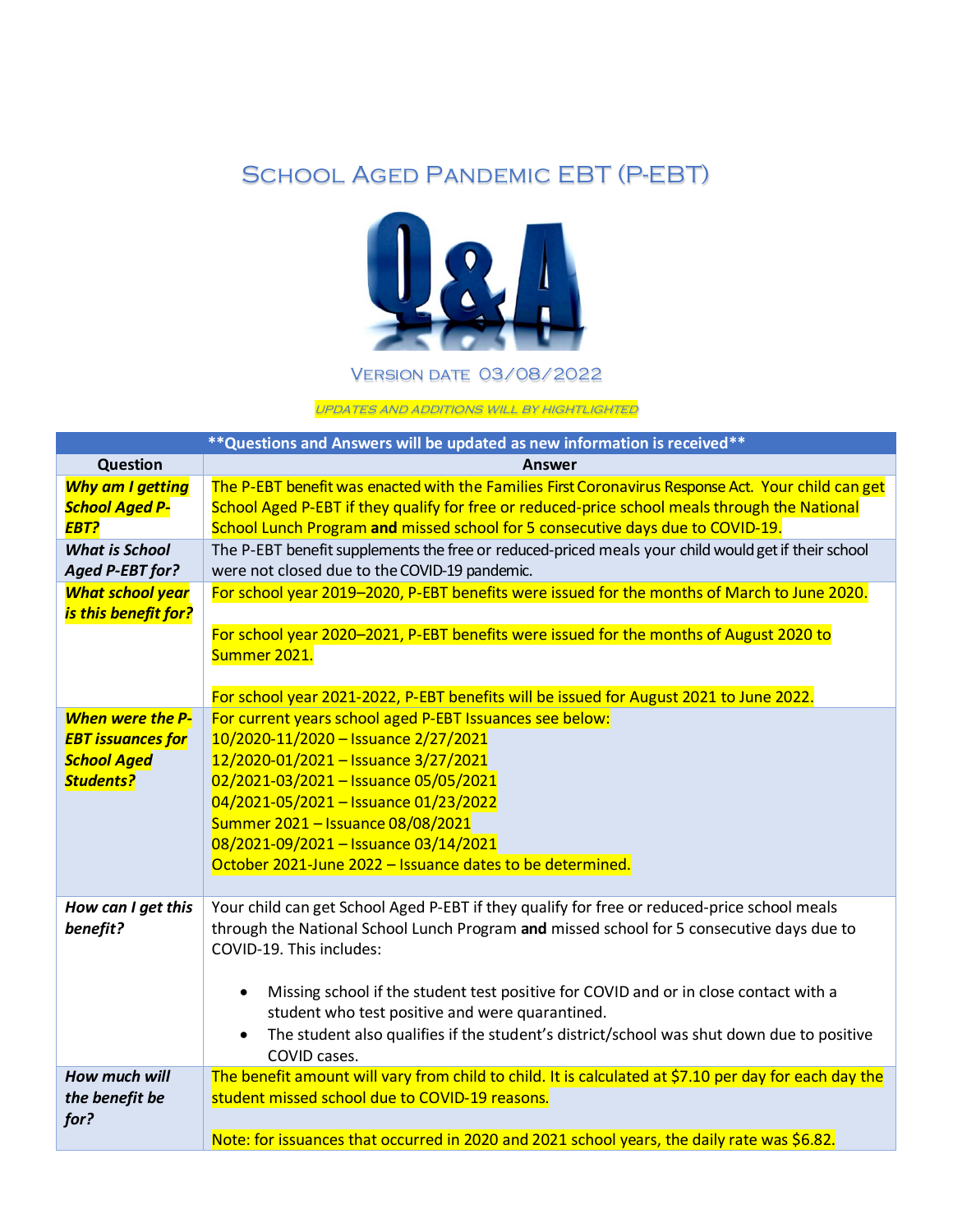| Where can I use<br>P-EBT?<br><b>Whom do I</b><br>contact at my<br>school to see if                                     | Use it the same as SNAP benefits. This benefit is used to purchase SNAP-eligible foods. These are<br>sold at hundreds of grocers across the country. They are at convenience stores. They are at<br>farmer's markets. They are at other businesses that take SNAP. You can also use your card where<br>you see the Quest logo. You can search for retailers that take SNAP. Find them near you. Go to<br>https://usda-<br>fns.maps.arcgis.com/apps/webappviewer/index.html?id=e1f3028b217344d78b324193b10375e4<br>You can go online at https://www.yes.state.nm.us/yesnm/pandemic/pebt?execution=e1s1<br><b>Or</b> |
|------------------------------------------------------------------------------------------------------------------------|--------------------------------------------------------------------------------------------------------------------------------------------------------------------------------------------------------------------------------------------------------------------------------------------------------------------------------------------------------------------------------------------------------------------------------------------------------------------------------------------------------------------------------------------------------------------------------------------------------------------|
| my child is<br>eligible?                                                                                               | You can contact your school directly.                                                                                                                                                                                                                                                                                                                                                                                                                                                                                                                                                                              |
| My child goes to a<br>private school.<br>He/she gets free<br>meals. Can<br>he/she get School                           | Your child can get School Aged P-EBT if they qualify for free or reduced-price school meals<br>through the National School Lunch Program and missed school for 5 consecutive days due to<br>COVID-19.                                                                                                                                                                                                                                                                                                                                                                                                              |
| <b>Aged P-EBT?</b><br>Can children who<br>are homeschooled<br>get School Aged<br>P-EBT?                                | Only children in National School Lunch Program (NSLP) schools can get School Aged P-EBT. That<br>means they must go to a school in NSLP and be eligible.                                                                                                                                                                                                                                                                                                                                                                                                                                                           |
| Can I still pick up<br>meals from my<br>kid's school while<br>I have P-EBT?                                            | Yes                                                                                                                                                                                                                                                                                                                                                                                                                                                                                                                                                                                                                |
| My child is not a<br>citizen but gets<br>free or reduced-<br>price meals. Can<br>they get School<br><b>Aged P-EBT?</b> | As long as a child would get free or reduced-price school meals through NSLP and missed 5 or<br>more consecutive days of school due to COVID-19, they can get School Aged P-EBT. Their<br>immigration status does not matter. School Aged P-EBT does not fall under Public Charge.                                                                                                                                                                                                                                                                                                                                 |
| Will this impact<br>me becoming a<br>citizen?                                                                          | P-EBT does not fall under Public Charge.                                                                                                                                                                                                                                                                                                                                                                                                                                                                                                                                                                           |
| <b>How are P-EBT</b><br>cards issued?<br><b>How are P-EBT</b><br>benefits issued?                                      | If you have a P-EBT card, the funds will go on the card. That means the card you got before. A<br>new P-EBT card is issued for every distinct combination of address and guardian name. Kids in<br>different families with the same guardian name will get benefits on a single card. This is because<br>the address is the same. In case your child continues to qualify for school aged P-EBT, keep your<br>child's P-EBT card. Do not destroy.                                                                                                                                                                  |
| What if I have<br>more than one<br>child? Will I get<br>more than one P-<br><b>EBT card?</b>                           | Most households will get one card. It will be issued in the eldest child's name. It will include P-<br>EBT benefits for all eligible children within the household. But this depends on the address. It<br>also depends on guardian information on file with your child's school. You might get more than<br>one card. If you have questions about this, call 1-833-415-0569.                                                                                                                                                                                                                                      |
| I have my child.<br>Someone else got<br>the School Aged                                                                | The School Aged P-EBT benefits are issued based on what your school district has on file for your<br>child. If you did not get the benefit, please contact your school directly to see if your child's                                                                                                                                                                                                                                                                                                                                                                                                             |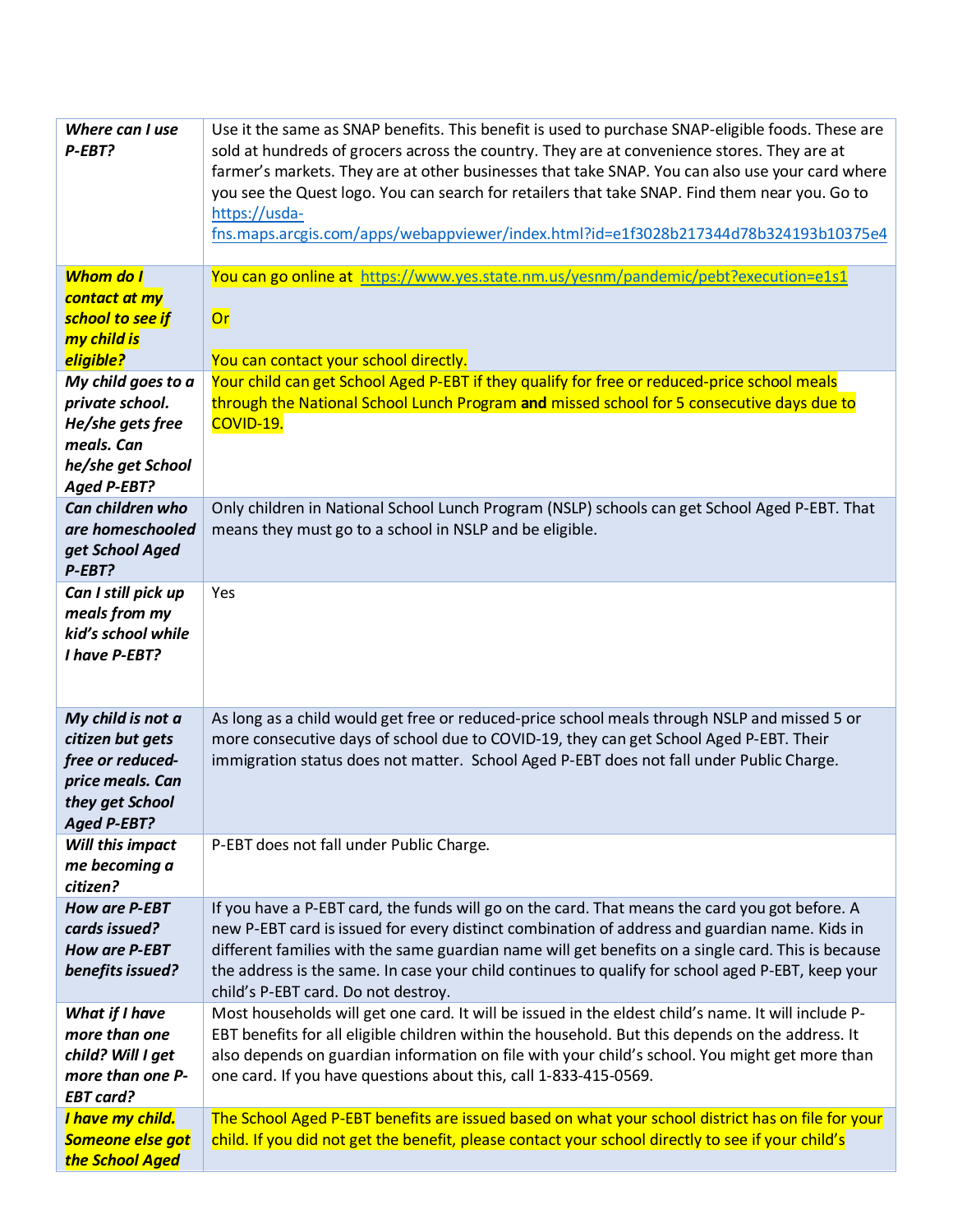| P-EBT benefit.                           | absences due to COVID were reported and if they were eligible for Free or Reduced Lunch                                                                                                 |
|------------------------------------------|-----------------------------------------------------------------------------------------------------------------------------------------------------------------------------------------|
| <b>Why? What can I</b>                   | through the National School Lunch Program.                                                                                                                                              |
| do to get the                            |                                                                                                                                                                                         |
| benefit?                                 |                                                                                                                                                                                         |
| Why did I not get<br>a card for my       | Please call P-EBT Customer Service. They can check your child's information. Call 1-833-415-<br>0569. Here are some possible reasons:                                                   |
| child? I know they                       | Benefits may have been paid to the eldest sibling's card.                                                                                                                               |
| are eligible.                            | The card may have been mailed to another listed guardian's address. That address would<br>$\bullet$                                                                                     |
|                                          | be from the school. If so, please work with that party to get your child's benefits.                                                                                                    |
|                                          | Benefits may have gone to a child outside of your household. This is if the school had<br>$\bullet$                                                                                     |
|                                          | your child listed as living at that address. That address had other eligible kids. If this is                                                                                           |
|                                          | the case, please work with that party to get your child's benefits.                                                                                                                     |
|                                          | o We cannot separate a benefit that has already been paid out.                                                                                                                          |
|                                          | Benefits cannot be paid retroactively.<br>$\circ$                                                                                                                                       |
|                                          | ***For School Aged P-EBT, benefit is paid based on information the school has for the child. If                                                                                         |
| <b>Does the P-EBT</b>                    | that has changed, then the info needs to be updated with the school.***<br>P-EBT benefits will be expunged after no activity within 274 days of the initial date of benefit             |
| card expire?                             | activity. Once expunged, the child loses all rights to expunged benefits. This is automatic. Do not                                                                                     |
|                                          | throw away your card. If your child is eligible for P-EBT, the benefits will go on that card.                                                                                           |
| If I do not use the                      | The P-EBT benefit will stay on the card for 274 days. You do not have to use it all at once. If you                                                                                     |
| <b>P-EBT card, do I</b>                  | do not use it, the benefit will be recouped for lack of use after 274 days. This is automatic.                                                                                          |
| send it back to                          |                                                                                                                                                                                         |
| <b>HSD?</b>                              |                                                                                                                                                                                         |
| I got a P-EBT card,<br>but I do not need | The P-EBT card is a benefit for the family. Your child's benefits can be used for all other<br>members in your household. The card and benefits cannot be transferred to another family |
| it. Can I give it to                     | or household. The P-EBT benefit will stay on the card for 274 days. If you do not use the                                                                                               |
| a family who                             | benefit, it will be recouped for lack of use. This is automatic.                                                                                                                        |
| does?                                    |                                                                                                                                                                                         |
| I have never                             | Follow these steps:                                                                                                                                                                     |
| activated an EBT                         | When the household gets its P-EBT card, call FIS at 1-800-843-8303 to create a PIN. You must                                                                                            |
| card. What steps                         | do this before the card can be used. The phone number is located on the back of the P-EBT                                                                                               |
| do I take?                               | card. During the call, you will be asked for the following:<br>16-digit EBT card number                                                                                                 |
|                                          | Primary account holders date of birth to be entered as MM/DD/YYYY<br>٠                                                                                                                  |
|                                          | Note: Spanish speakers enter DD/MM/YYYY                                                                                                                                                 |
|                                          | Primary account holders 5-digit zip code<br>٠                                                                                                                                           |
|                                          | Requested 4-digit PIN<br>٠                                                                                                                                                              |
|                                          | Confirmation of the 4-digit PIN<br>٠                                                                                                                                                    |
|                                          | Once this is done, the card will be active. The PIN is set. The card can be used right away.                                                                                            |
| When setting up                          | Please call P-EBT Customer Service. Call 1-833-415-0569.                                                                                                                                |
| the P-EBT card,                          |                                                                                                                                                                                         |
| what do I do if the                      |                                                                                                                                                                                         |
| zip code does not<br>work? What do I     |                                                                                                                                                                                         |
| do if the zip code                       |                                                                                                                                                                                         |
| is different?                            |                                                                                                                                                                                         |
| When setting up                          | Please call P-EBT Customer Service. Call 1-833-415-0569.                                                                                                                                |
| the P-EBT card,                          |                                                                                                                                                                                         |
| what do I do if the                      |                                                                                                                                                                                         |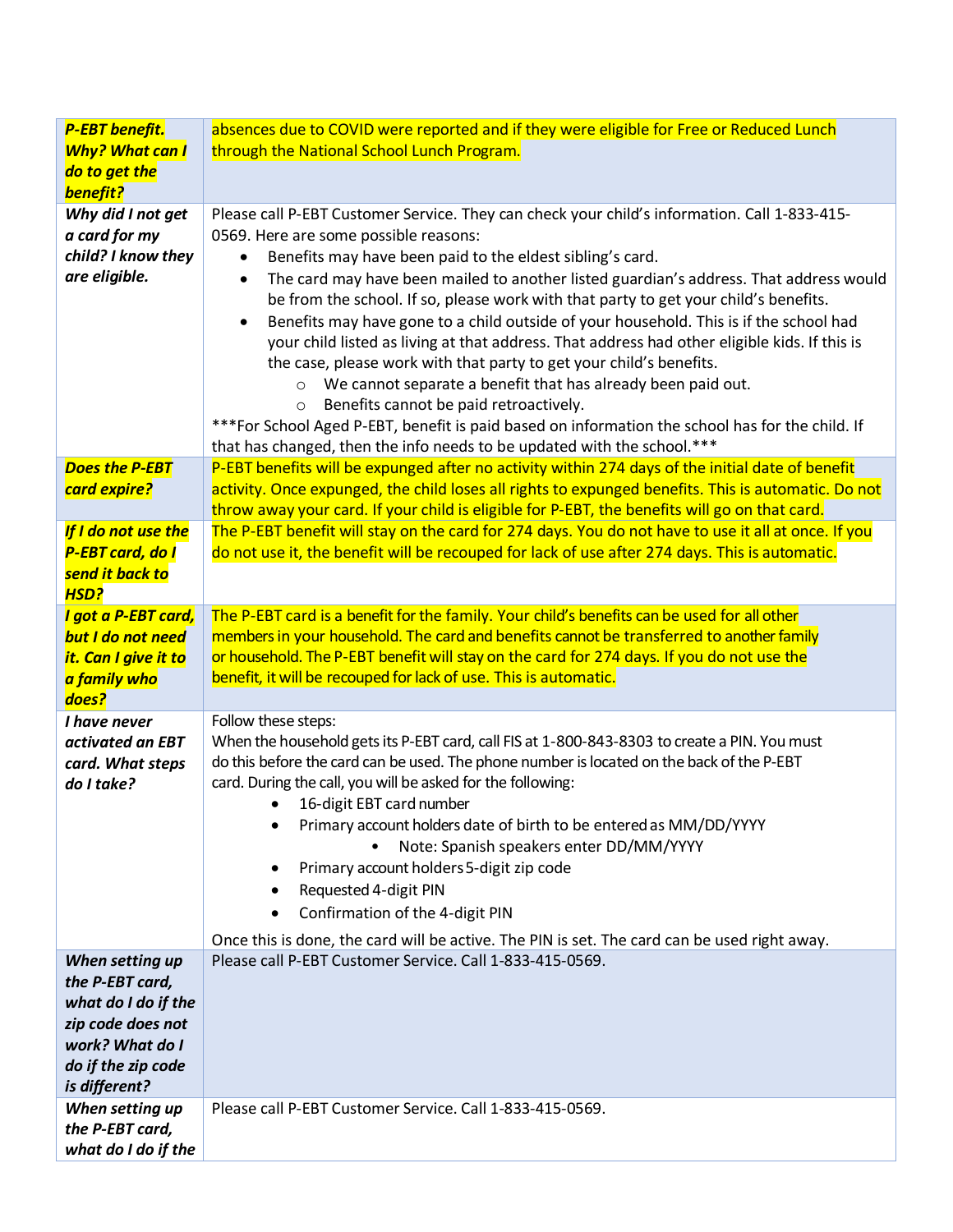| child's DOB is<br>incorrect?                                                                                                                                            |                                                                                                                                                                                                                                                                                                                                                                                                                                                                                                                                                                                                                                                                                                                                                                                          |
|-------------------------------------------------------------------------------------------------------------------------------------------------------------------------|------------------------------------------------------------------------------------------------------------------------------------------------------------------------------------------------------------------------------------------------------------------------------------------------------------------------------------------------------------------------------------------------------------------------------------------------------------------------------------------------------------------------------------------------------------------------------------------------------------------------------------------------------------------------------------------------------------------------------------------------------------------------------------------|
| Who can I call if I<br>did not get a P-<br><b>EBT card?</b>                                                                                                             | Call FIS Customer Service. Call 1-800-843-8303.                                                                                                                                                                                                                                                                                                                                                                                                                                                                                                                                                                                                                                                                                                                                          |
| What do I do if I<br>only got funds for<br>one child and not<br>my other<br>children?<br>How can I check                                                                | Your child can get School Aged P-EBT if they qualify for free or reduced-price school meals<br>through the National School Lunch Program and missed school for 5 consecutive days due to<br>COVID-19. If you feel your child is eligible, contact your child's school to see if their absences due<br>to COVID were reported and if they were eligible for Free or Reduced Lunch through the<br>National School Lunch Program.<br>Call FIS Customer Service. Call 1-800-843-8303. Or check online. Go to http://www.ebtedge.com.                                                                                                                                                                                                                                                         |
| the balance of my<br>child's P-EBT<br>card?                                                                                                                             |                                                                                                                                                                                                                                                                                                                                                                                                                                                                                                                                                                                                                                                                                                                                                                                          |
| What do I do if I<br>need a<br>replacement P-<br><b>EBT card?</b>                                                                                                       | Call FIS Customer Service. Call 1-800-843-8303.                                                                                                                                                                                                                                                                                                                                                                                                                                                                                                                                                                                                                                                                                                                                          |
| How do I order a<br>replacement card<br>through the FIS<br>number?                                                                                                      | Call FIS Customer Service. Call 1-800-843-8303.<br>Press 2 for Spanish.<br>$\bullet$<br>Prompt will ask for the 16-digit card number.<br>$\bullet$<br>If replacing a card, you can press 2 right away. Or you can wait for the next voice prompt<br>$\bullet$<br>to direct you. This is if your card is lost, stolen, or damaged. This is if it needs to be<br>replaced.<br>Once you press 2, you will be redirected to a customer service rep. They will confirm<br>$\bullet$<br>your identity. Once that is confirmed, your current card will be deactivated. They will<br>order you a new card. That goes to the current address in the system.<br>If the client wants the card mailed to a new address, they will be directed back<br>$\circ$<br>to the state to update the address. |
| <b>My mailing</b><br><b>address is</b><br>different from the<br>one used to<br>register my<br>children for<br>school. How do I<br>update this to get<br>the P-EBT card? | You will need to update your address with your child's school. Then you can contact the P-EBT<br>Customer Service at 1-833-415-0569.<br>For CCSC employees only: CCSC is responsible for Tier 1 calls for P-EBT information. If the P-EBT<br>recipient calls CCSC prior to contacting the P-EBT hotline, the worker must answer all questions<br>based on the P-EBT FAQ. Any questions they can't answer can be forwarded to the constituent<br>services email. CCSC workers must help P-EBT recipients. They must give the client the P-EBT<br>hotline number for future reference.                                                                                                                                                                                                     |
| <b>The School Aged</b><br><b>P-EBT card is</b><br>under my child's<br>name. Can I speak<br>with Customer<br>Service if I'm<br>having issues with<br>my card?            | Yes. Because you are the child's guardian, your child's school, FIS and P-EBT Customer Service<br>staff will work with you. They will try to address and alleviate any issues you may be having.                                                                                                                                                                                                                                                                                                                                                                                                                                                                                                                                                                                         |
| If a child's<br>address and<br>guardian changes                                                                                                                         | Yes. A new P-EBT card will be sent, only for those children that had the change in address and<br>guardian.                                                                                                                                                                                                                                                                                                                                                                                                                                                                                                                                                                                                                                                                              |